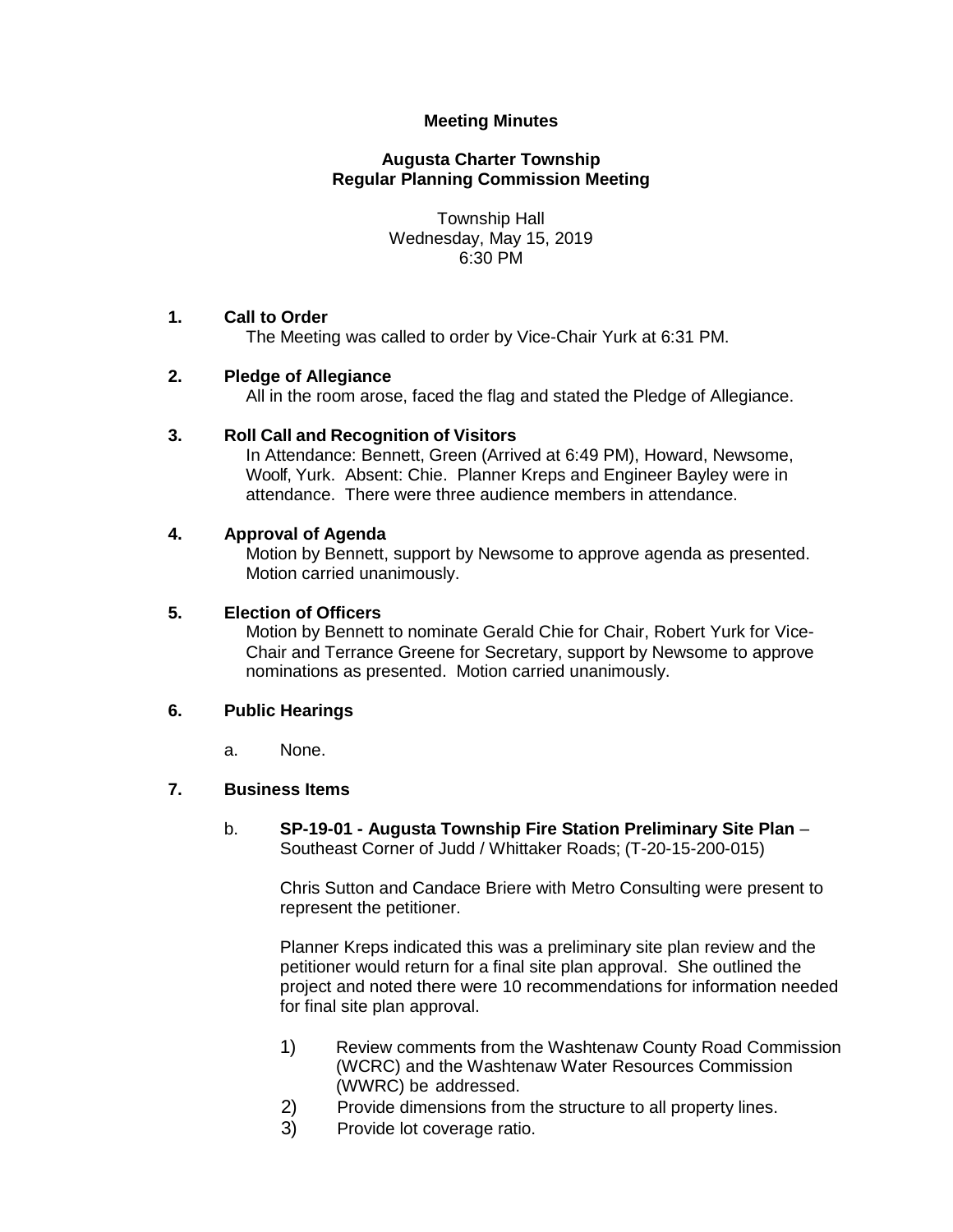- 4) Provide building height.
- 5) Indicate how soil constraints will be overcome at final site plan.
- 6) Township Engineer review of proposed site utilities.
- 7) Parking spaces are required to be 9.5 feet wide.
- 8) WCRC and Township Engineer review of site access and circulation.
- 9) Provide location and detail of proposed fixtures, including height for final site plan review.
- 10) Provide detail, location and illumination of all proposed signage at final site plan.

Engineer Bayley was asked by Commissioner Yurk for his position on the project. He noted there were 3 requirements in his report.

- 1) Revise the set back from Whittaker Road, per the attached Washtenaw County Road Commission Right of Way Requirements or provide approval from the Road Commission.
- 2) Show the proposed water, storm and sanitary utility service connections.
- 3) Provide the location for the dumpster enclosure.

Engineer Bayley stated since this was a preliminary site plan he saw no reason not to proceed to the next step.

Motion by Bennett to approve the preliminary site plan, support by Newsome. Motion carried unanimously

c. Large Scale Solar Ordinance

There was discussion around the townships large scale solar ordinance. Solar is currently allowed in Light Industrial and General Industrial zoning districts as a special land use. The township was approached by Next Era in 2014 about a solar development. The result was rezoning of 600 acres to accommodate it.

A consideration would be to change the ordinance to allow solar development in Agricultural Residential (AR) zoning as a special land use. This would preclude the need to rezone property and if the development never happened, the land would still be zoned AR.

Commissioner Woolf stated there may be some taxable benefits as a utility and for personal property. Commissioner Greene was concerned about the possibility of litigation from changing the ordinance.

Planner Kreps to prepare text amendment for consideration.

Motion by Bennett to consider a text amendment change to allow solar development as a special land use in AR zoning, support by Greene. Motion carried unanimously